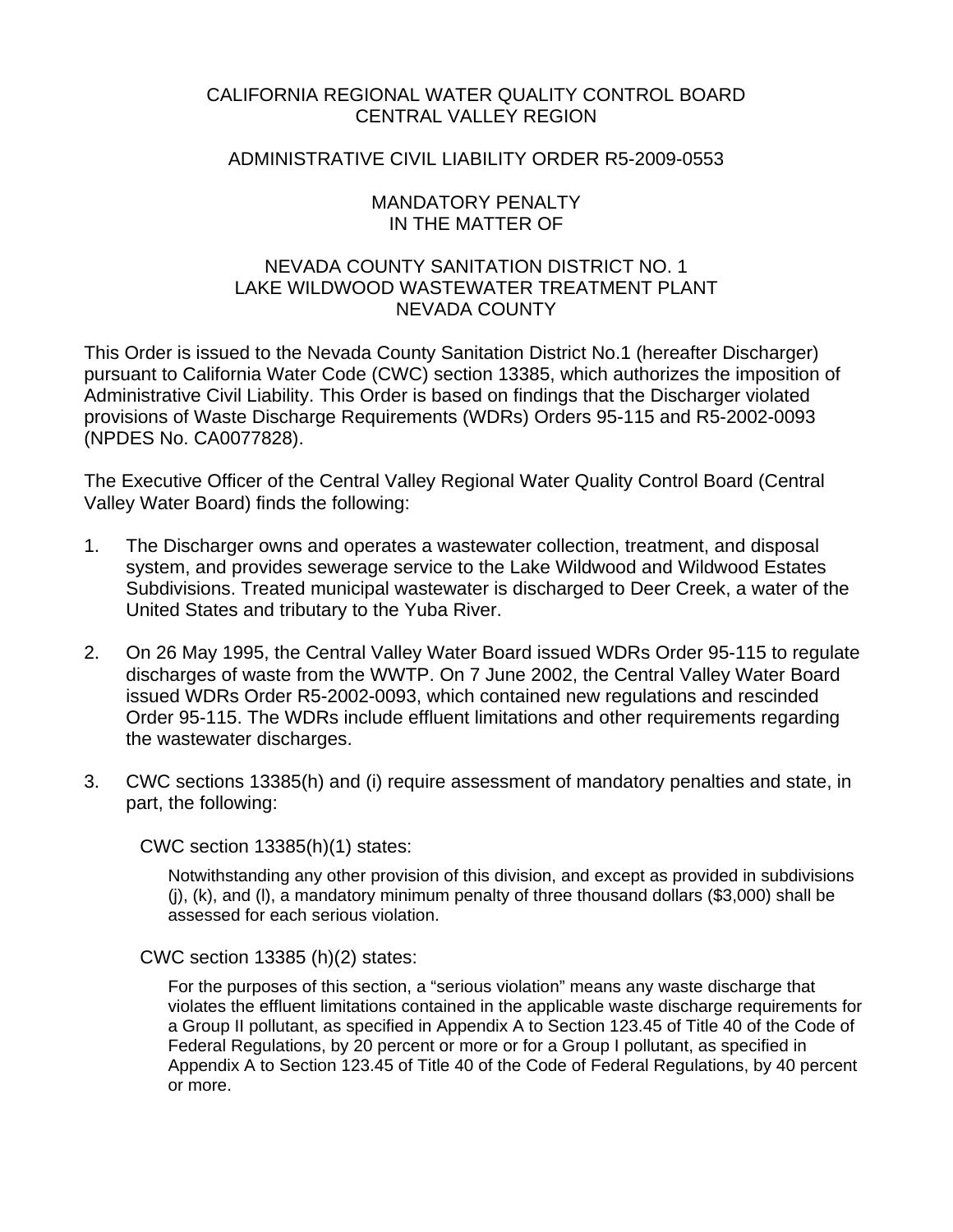CWC section 13385(i)(1) states:

Notwithstanding any other provision of this division, and except as provided in subdivisions  $(i)$ ,  $(k)$ , and  $(l)$ , a mandatory minimum penalty of three thousand dollars (\$3,000) shall be assessed for each violation whenever the person does any of the following four or more times in any period of six consecutive months, except that the requirement to assess the mandatory minimum penalty shall not be applicable to the first three violations:

- A) Violates a waste discharge requirement effluent limitation.
- B) Fails to file a report pursuant to Section 13260.
- C) Files an incomplete report pursuant to Section 13260.
- D) Violates a toxicity effluent limitation contained in the applicable waste discharge requirements where the waste discharge requirements do not contain pollutant-specific effluent limitations for toxic pollutants.
- 4. CWC section 13385(l) allows a discharger to complete a Supplemental Environmental Project (SEP) in lieu of paying the full amount of a mandatory penalty, and states, in relevant part:

 $(l)(1)$  In lieu of assessing penalties pursuant to subdivision (h) or (i), the state board or the regional board, with the concurrence of the discharger, may direct a portion of the penalty amount to be expended on a supplemental environmental project in accordance with the enforcement policy of the state board. If the penalty amount exceeds fifteen thousand dollars (\$15,000), the portion of the penalty amount that may be directed to be expended on a supplemental environmental project may not exceed fifteen thousand dollars (\$15,000) plus 50 percent of the penalty amount that exceeds fifteen thousand dollars (\$15,000).

(2) For the purposes of this section, a "supplemental environmental project" means an environmentally beneficial project that a person agrees to undertake, with the approval of the regional board, that would not be undertaken in the absence of an enforcement action under this section.

5. WDRs Order 95-115 Effluent Limitations No. B.1. include, in part, the following effluent limitations: "*During the months of May through October, the discharge of an effluent in excess of the following limits is prohibited:*"

| Constituents                    | Units      | Monthly<br>Average | Weekly<br>Average | Monthly<br>Median | Dailv<br>Maximum |
|---------------------------------|------------|--------------------|-------------------|-------------------|------------------|
| <b>Total Coliform Organisms</b> | MPN/100 mL | $\sim$ $\sim$      | $\sim$            | 22                | 23               |
| Turbidity                       | NTU        |                    | $\sim$ $\sim$     | $-$               | 10               |

6. WDRs Order 95-115 Effluent Limitations No. B.2. include, in part, the following effluent limitations: "*During the months of November through April, the discharge of an effluent in excess of the following limits is prohibited:*"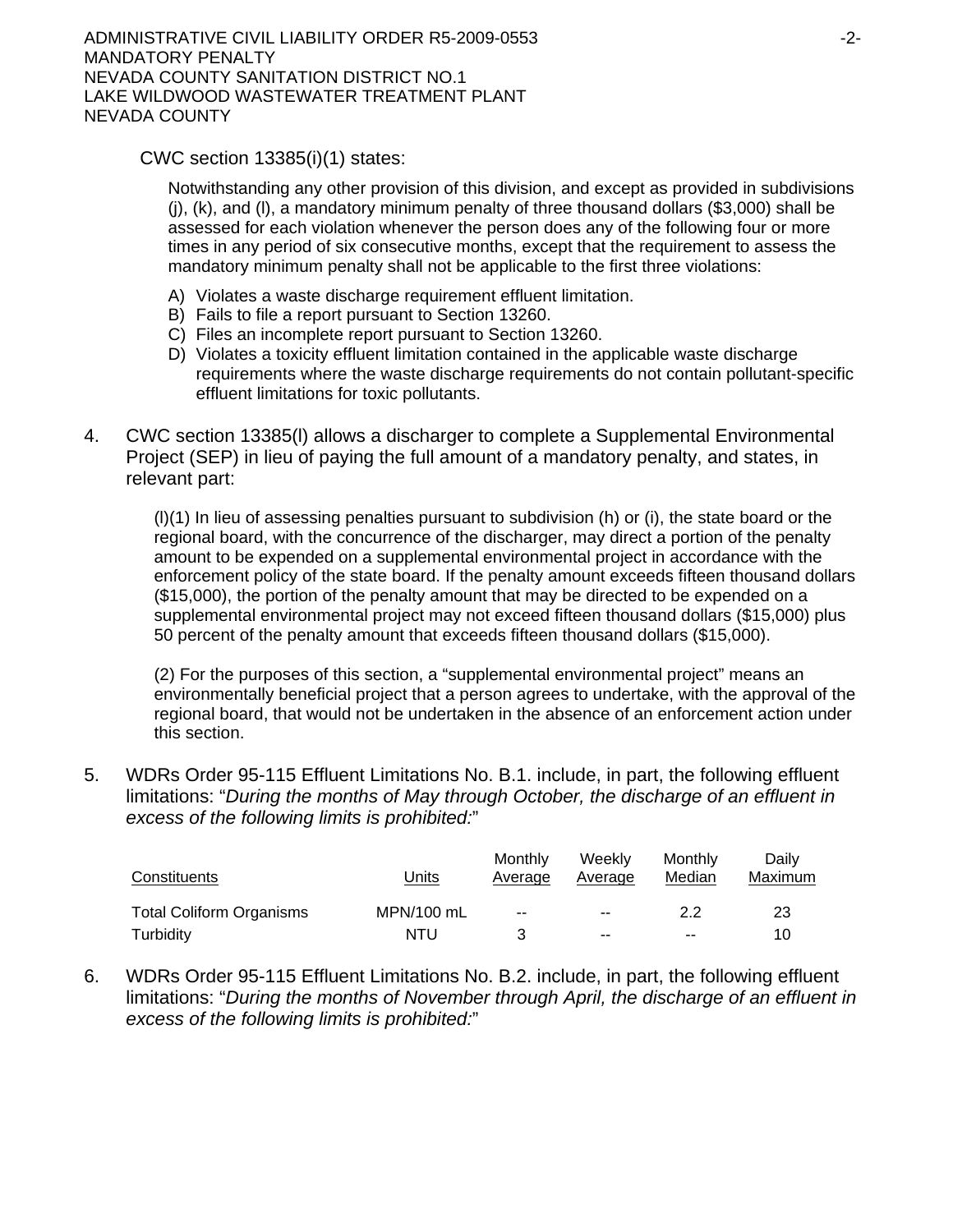#### ADMINISTRATIVE CIVIL LIABILITY ORDER R5-2009-0553 43-3-MANDATORY PENALTY NEVADA COUNTY SANITATION DISTRICT NO.1 LAKE WILDWOOD WASTEWATER TREATMENT PLANT NEVADA COUNTY

| Constituents                    | Units      | Monthly<br>Average | Weekly<br>Average | Monthly<br>Median | Daily<br>Maximum |
|---------------------------------|------------|--------------------|-------------------|-------------------|------------------|
| BOD <sup>1</sup>                | mg/L       | 30 <sup>2</sup>    | $45^2$            | $- -$             | $60^2$           |
| <b>Chlorine Residual</b>        | ma/L       | $-$                | $- -$             | $- -$             | 0.02             |
| <b>Total Coliform Organisms</b> | MPN/100 mL |                    | $- -$             | 23                | 230              |

1 5-day, 20°C biochemical oxygen demand (BOD)

2 To be ascertained by a 24-hour composite

- 7. WDRs Order 95-115 Effluent Limitations No. B.5. requires that "*The discharge shall not have a pH less than 6.5 nor greater than 8.5*."
- 8. WDRs Order R5-2002-0093 Effluent Limitations B.1. include, in part: " *… the effluent shall not exceed the following limits when flow in Deer Creek provides less dilution than 20:1 (stream flow:effluent)*:"

| Constituents                    | Units      | Monthly<br>Averag<br>e | Weeklv<br>Averag<br>е | 7-dav<br>Median | Daily<br>Maximum | 1-hour<br>Average |
|---------------------------------|------------|------------------------|-----------------------|-----------------|------------------|-------------------|
| <b>Chlorine Residual</b>        | mg/L       |                        | 0.010                 | --              | --               | 0.019             |
| <b>Total Suspended Solids</b>   | mg/L       | 10 <sup>2</sup>        | $15^2$                | $- -$           | 30 <sup>2</sup>  | $\sim$ $\sim$     |
| <b>Total Coliform Organisms</b> | MPN/100 mL | 2.2                    |                       | $- -$           | 23               | $- -$             |
| Turbidity                       | NTU        |                        | --                    | --              | 10               | --                |

2 To be ascertained by a 24-hour flow proportional composite sampler.

9. WDRs Order R5-2002-0093 Effluent Limitations B.2. include, in part: "*In addition to the above, the effluent shall not exceed the following limitations from 1 June 2006 forward:"*

| Constituents                          | <b>Units</b> | Dailv<br>Average | Weekly<br>Averag | 7-dav<br>Median | Daily<br>Maximum | 1-hour<br>Averag |
|---------------------------------------|--------------|------------------|------------------|-----------------|------------------|------------------|
|                                       |              |                  | е                |                 |                  | e                |
| Total Coliform Organisms <sup>1</sup> | MPN/100 mL   | $-$              | $- -$            | 2.2             | 23               | $- -$            |
| Turbidity <sup>2</sup>                | NTU          |                  | $- -$            | $- -$           |                  | $- -$            |

1 The total coliform organisms concentration shall not exceed 23 MPN/100 mL more than once in any 30 day period. No sample shall exceed a concentration of 240 MPN/100 mL.

 The turbidity shall not exceed 5 NTU more than 5 percent of the time within a 24-hour period. At no time shall the turbidity exceed 10 NTU.

10. WDRs Order R5-2002-0093 Effluent Limitations B.3. include, in part: "*When flows in Deer Creek provides (sic) a minimum dilution ratio of 20:1 (stream flow:effluent)) full secondary treatment shall be provided and the coagulation system and filters shall be used to the maximum extent possible and effluent shall not exceed the following limits:*

| Constituents                          | Units      | Monthly<br>Averag | Weekly<br>Average | 7-dav<br>Median | Dailv<br>Maximum | 1-hour<br>Average |
|---------------------------------------|------------|-------------------|-------------------|-----------------|------------------|-------------------|
|                                       |            | е                 |                   |                 |                  |                   |
| Nitrate + Nitrite (as N) <sup>5</sup> | ma/L       | 10                | $- -$             | $- -$           | $- -$            | $- -$             |
| <b>Total Coliform Organisms</b>       | MPN/100 mL | 23                | $- -$             | $- -$           | 240              | $- -$             |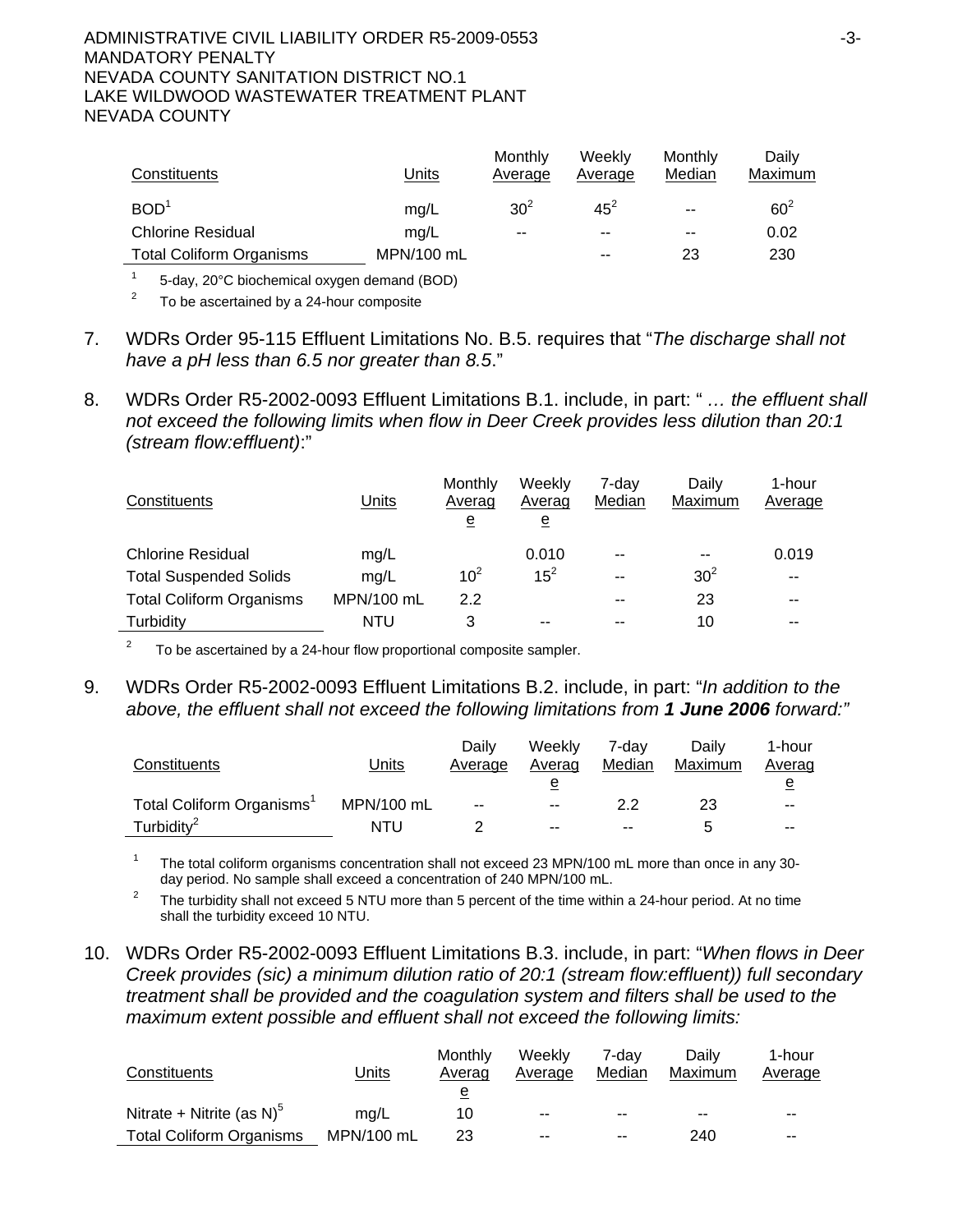- 5 The Effluent Limitations for ammonia, nitrate and nitrate (sic) are not in effect until 30 April 2007. See Cease and Desist Order No. R5-2002-0094 for details.
- 11. WDRs Order R5-2002-0093 Effluent Limitations No. B.5. requires that "*The discharge shall not have a pH less than 6.5 nor greater than 8.5*."
- 12. According to the Discharger's self-monitoring reports, the Discharger committed twelve (12) serious Group I violations of the above effluent limitations contained in Orders 95-115 and R5-2002-0093 during the period beginning 1 January 2000 and ending 31 December 2007. The violations are defined as serious because measured concentrations of Group I constituents exceeded maximum prescribed levels by more than 40 percent on these occasions. The mandatory minimum penalty for these serious violations is **thirty-six thousand dollars (\$36,000)**.
- 13. According to the Discharger's self-monitoring reports, the Discharger committed six (6) serious Group II violations of the above effluent limitations contained in Orders 95-115 and R5-2002-0093 during the period beginning 1 January 2000 and ending 31 December 2007. The violations are defined as serious because measured concentrations of Group II constituents exceeded maximum prescribed levels by more than 20 percent on these occasions. The mandatory minimum penalty for these serious violations is **eighteen thousand dollars (\$18,000)**.
- 14. According to the Discharger's self-monitoring reports, the Discharger committed ninetytwo (92) non-serious violations of the above effluent limitations contained in Orders 95-115 and R5-2002-0093 during the period beginning 1 January 2000 and ending 31 December 2007. Eighty-three (83) of the non-serious violations are subject to mandatory penalties under CWC section 13385(i)(1) because these violations were preceded by three or more similar violations within a six-month period. The mandatory minimum penalty for these non-serious violations is **two hundred forty-nine thousand dollars (\$249,000)**.
- 15. The total amount of the mandatory penalties assessed for the cited effluent violations is **three hundred three thousand dollars (\$303,000)**. A detailed list of the cited effluent violations is included in Attachment A, a part of this Complaint.
- 16. On 16 June 2008, Assistant Executive Officer Jack Del Conte issued Administrative Civil Liability Complaint R5-2008-0532 to the Discharger. The Complaint assessed \$303,000 in mandatory minimum penalties. Following issuance of ACL Complaint, the Discharger and Board's prosecution team conferred for the purpose of settling this matter and the allegations herein without a formal hearing. After arms-length negotiations, the Discharger and the Board's prosecution team arrived at a mutually acceptable resolution of the Complaint.
- 17. The ACL Complaint will be resolved as follows: The Discharger will pay \$246,350 to the *State Water Pollution Control Cleanup and Abatement Account,* and will timely complete the \$56,650 Supplemental Environmental Project (SEP) described in Attachment B, a part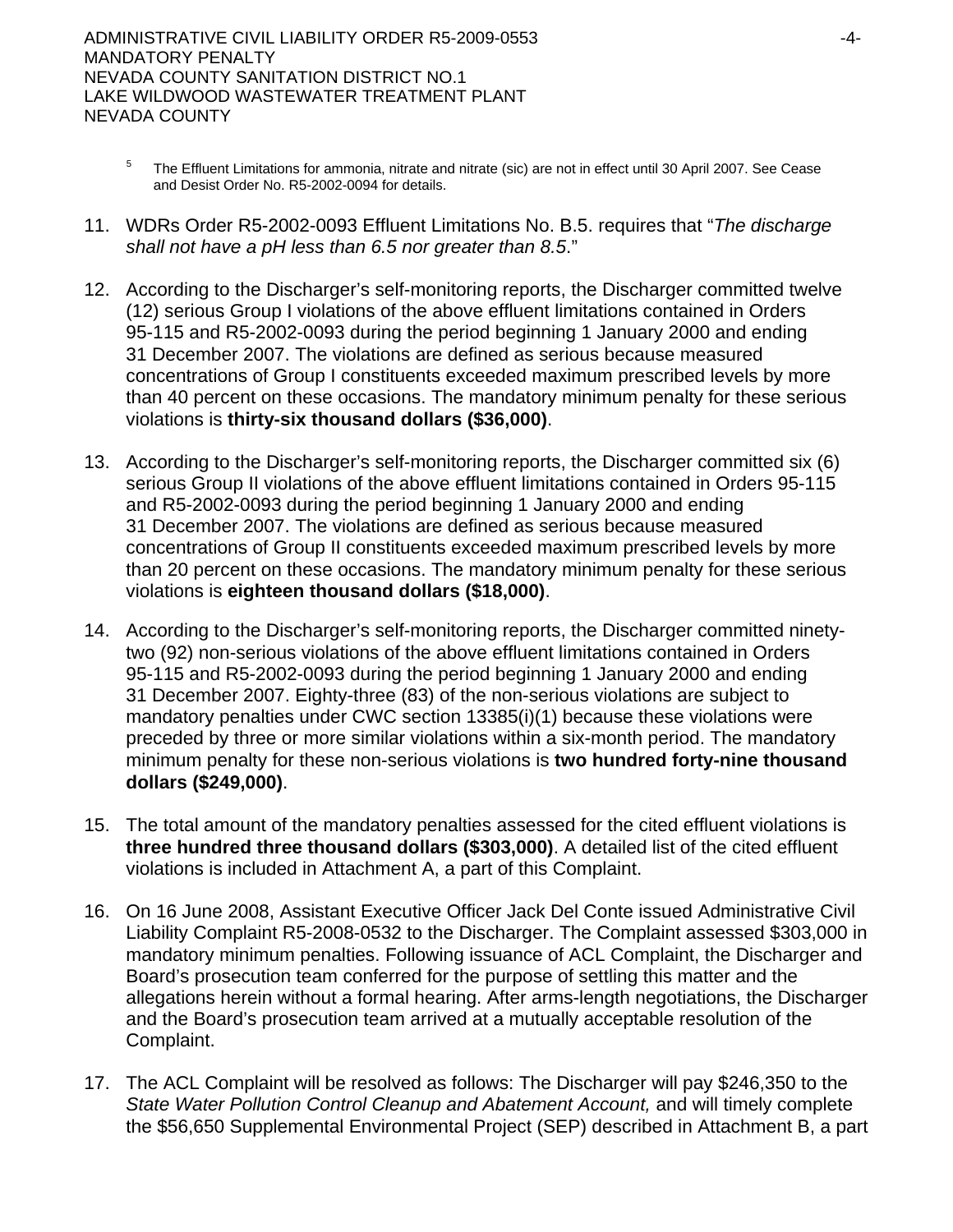of this Order. The proposed settlement takes into account the factors cited in CWC section 13385(e) and the State Water Resources Control Board's *Water Quality Enforcement Policy*.

- 18. This Order constitutes a settlement of the violations herein mentioned. Notice of this settlement was published on the Central Valley Water Board's website, in a newspaper of general circulation in the community, and was provided to all interested parties. The 30 day public notice and comment period mandated by Federal regulations (40 CFR 123.27) has expired.
- 19. Issuance of this Administrative Civil Liability Order to enforce CWC Division 7, Chapter 5.5 is exempt from the provisions of the California Environmental Quality Act (Pub. Resources Code § 21000 et seq.), on accordance with California Code of Regulations, title 14, section 15321(a)(2).

# **NEVADA COUNTY SANITATION DISTRICT NO. 1 IS HEREBY GIVEN NOTICE THAT**:

- 1. The Discharger shall be assessed an Administrative Civil Liability in the amount of **three hundred three thousand dollars (\$303,000)**.
- 2. The Discharger will remit payment for **two hundred forty-six thousand hundred-fifty dollars (\$246,350)** of the imposed civil liability by check, which shall contain a reference to "ACL Order R5-2009-0553" and shall be made payable to the "*State Water Pollution Cleanup and Abatement Account*." This payment must be received by the Central Valley Water Board **by 24 August 2009**.
- 3. Of the \$303,000 assessed penalty, **fifty-six thousand six hundred-fifty dollars (\$56,650)** shall be suspended, pursuant to CWC section 13385(l), pending completion of a Supplemental Environmental Project (SEP). The SEP chosen by the Discharger is the Gravel Augmentation Restoration on Lower Deer Creek. A summary of the SEP Project Description, which includes a list of deliverables that will be submitted to the Central Valley Water Board throughout the project, can be found as Attachment B, a part of this Order. **By 24 August 2009**, the Discharger shall make a payment of \$12,000 to the Friends of Deer Creek in order to fund the Assessment portion of the SEP.
- 4. If the Discharger determines through the Assessment that it is not feasible or environmentally beneficial to continue with the SEP, then by **30 December 2009**, the Discharger shall submit a post-project accounting of all expenditures, as well as a check to cover the difference between the suspended penalty and the SEP expenses. The check shall be for at least \$44,650, and shall contain a reference to "ACL Order R5-2009- 0553" and shall be made payable to the "*State Water Pollution Cleanup and Abatement Account*."
- 5. If the Assessment shows that it is feasible to continue with the SEP, then by **10 December 2009**, the Discharger shall make a payment of \$44,650 to the Friends of Deer Creek in order to fund the remainder of the SEP.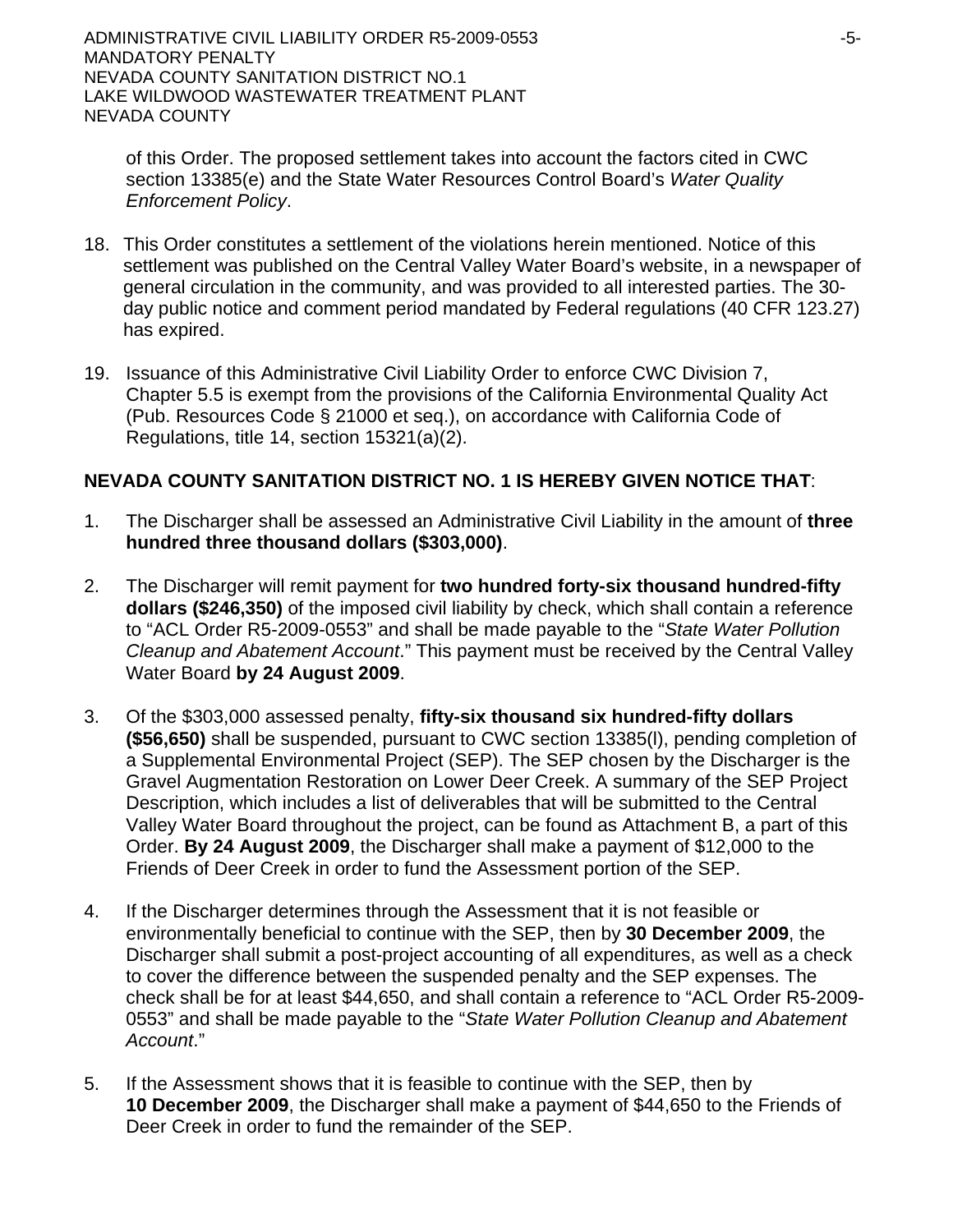- 6. The Discharger is ultimately responsible for ensuring that the work described in Attachment B is satisfactorily completed. In addition, the Discharger is responsible for submitting all technical reports and quarterly progress reports by the due dates listed in Attachment B. The quarterly progress reports and the Final Report shall also be submitted to the State Water Resources Control Board, Division of Finance.
- 7. If the final cost of the successfully completed SEP is less than the suspended amount of \$56,650, the Discharger must remit the difference to the *State Water Pollution Cleanup and Abatement Account* by **30 August 2012**.
- 8. Consistent with the State Water Board's *Policy on Supplemental Environmental Projects*, the Discharger shall reimburse the Central Valley Water Board for the full cost of staff oversight of the SEP. Staff oversight costs are not part of the direct cost of the SEP. By **24 August 2009**, the Discharger shall provide the name and address to be used for billing purposes.
- 9. Whenever the Discharger or its agents or subcontractors, or any fiscal agent holding SEP funds, publicize any element of a SEP project, they shall state in a prominent manner that the project is being undertaken as part of the settlement of an enforcement action against the Discharger.
- 10. The Executive Officer may extend the deadlines contained in this Order if the Discharger demonstrates that unforeseeable contingencies have created delays, provided that the Discharger continues to undertake all appropriate measures to meet the deadlines and makes the extension request in advance of the expiration of the deadline. The Discharger shall make any deadline extension request in writing. Any request for an extension not responded to in writing by the Central Valley Water Board shall be deemed denied. The Discharger must obtain explicit approval from the Executive Officer for any significant departures from the project described in Attachment B. Failure to obtain written approval for any significant departures will result in the assessment of the actual cost difference between the portion of the project completed in conformity with the SEP described in Attachment B and the total amount of the suspended penalty.
- 11. If the Executive Officer determines that any of the tasks listed above are not satisfactorily completed by their respective due date (including any extensions approved by the Executive Officer), the Executive Officer may demand payment of the suspended liability that reflects the portion of the SEP that has not been satisfactorily completed. Payment shall be made via check made payable to the *State Water Pollution Cleanup and Abatement Account*, and shall be due within 30 days of the demand. The check shall have written upon it the number of this ACL Order.
- 12. Should the Discharger fail to take any of the above actions, the Executive Officer may refer the matter to the State Attorney General for enforcement of the terms of this Order.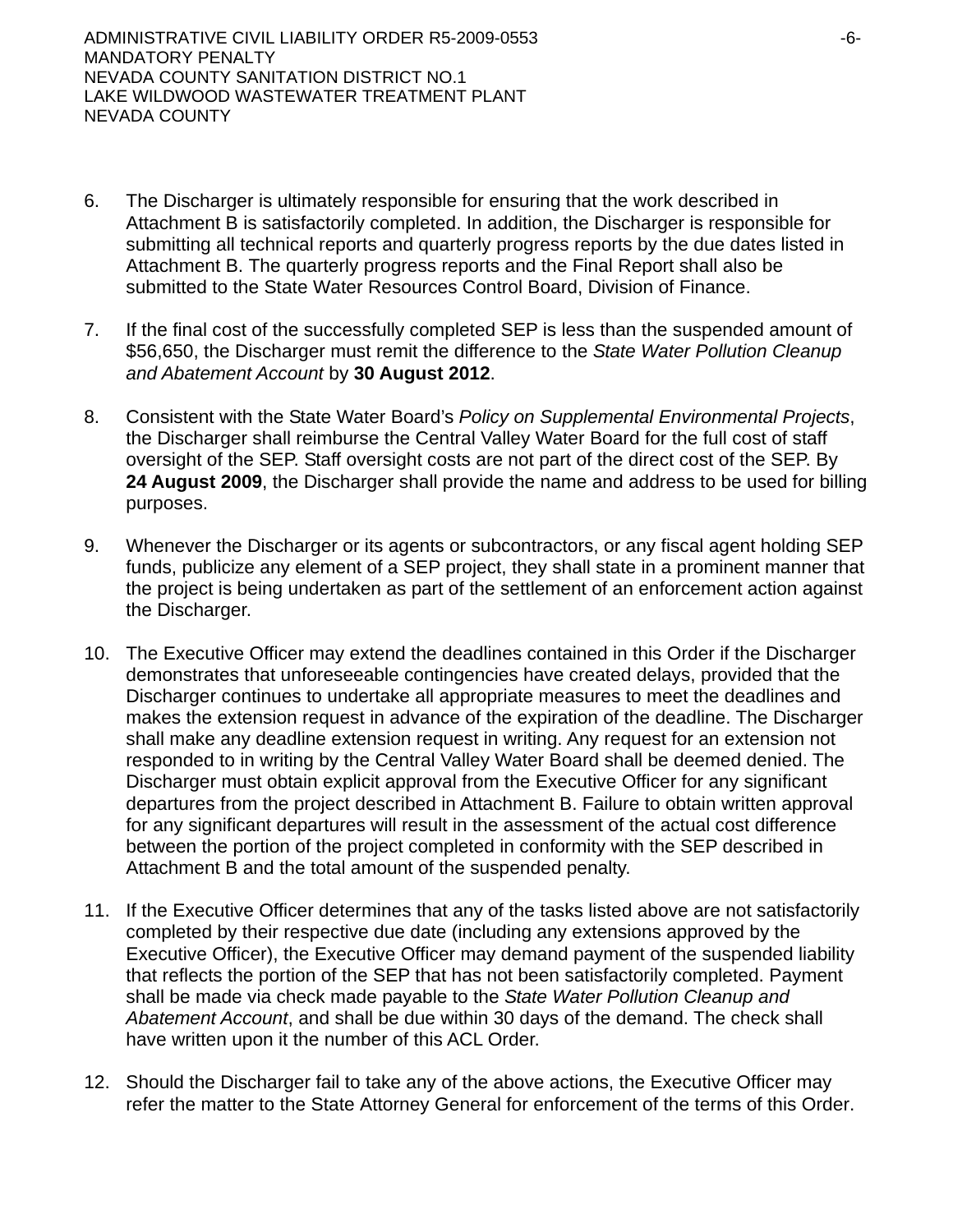ADMINISTRATIVE CIVIL LIABILITY ORDER R5-2009-0553 -7- MANDATORY PENALTY NEVADA COUNTY SANITATION DISTRICT NO.1 LAKE WILDWOOD WASTEWATER TREATMENT PLANT NEVADA COUNTY

13. This Order is final upon signature.

Any person aggrieved by this action of the Central Valley Water Board may petition the State Water Board to review the action in accordance with CWC section 13320 and California Code of Regulations, title 23, sections 2050 and following. The State Water Board must receive the petition by 5:00 p.m., 30 days after the date that this Order becomes final, except that if the thirtieth day following the date that this Order becomes final falls on a Saturday, Sunday, or state holiday, the petition must be received by the State Water Board by 5:00 p.m. on the next business day. Copies of the law and regulations applicable to filing petitions may be found on the Internet at: http://www.waterboards.ca.gov/public\_notices/petitions/water\_quality or will be provided upon request.

> Original signed by Joe Karkoski for PAMELA CREEDON, Executive Officer

> > 23 July 2009

**Date** and the contract of the contract of the contract of the contract of the contract of the contract of the contract of the contract of the contract of the contract of the contract of the contract of the contract of the

BLH/WSW: 22 July 2009

Attachment A: Record of Violations

Attachment B: Supplemental Environmental Project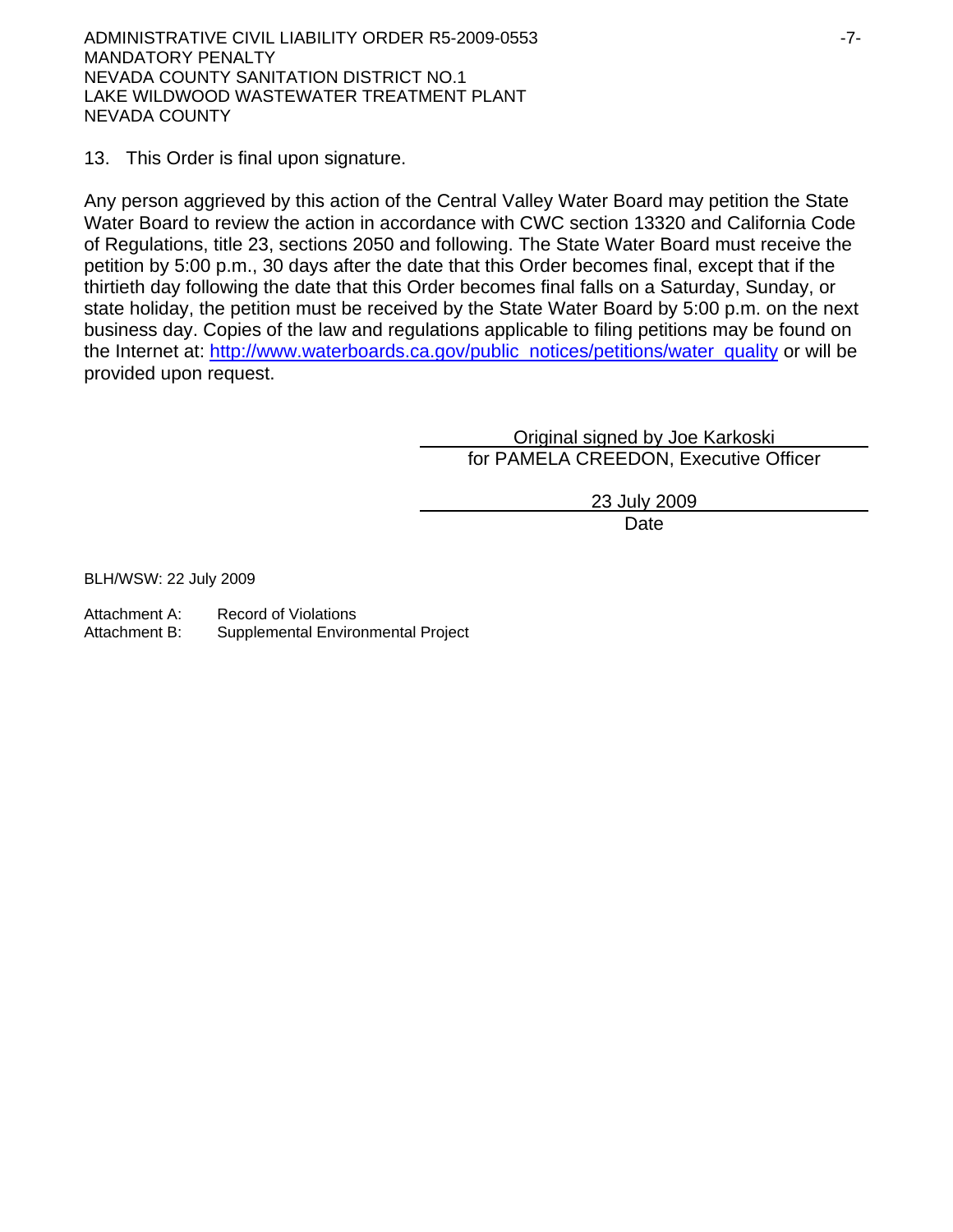#### **Nevada County Sanitation District No. 1 Lake Wildwood Wastewater Treatment Plant**

RECORD OF VIOLATIONS (1 January 2000 – 31 December 2007) MANDATORY PENALTIES (Data reported under Monitoring and Reporting Programs 95-115 and R5-2002-0093)

|                | Date         | <b>Violation Type</b>    | <b>Units</b> | Limit | Measure<br>$\underline{\mathsf{d}}$ | Period Type           | Remark                  |
|----------------|--------------|--------------------------|--------------|-------|-------------------------------------|-----------------------|-------------------------|
| 1              | 14-Feb-00    | pH                       | pH Units     | 6.5   | 6.3                                 | 1-Day Minimum         | 3                       |
| $\overline{2}$ | 12-Oct-00    | <b>Total Coliform</b>    | MPN/100 mL   | 2.3   | 1600                                | Daily Maximum         | 3                       |
| 3              | 23-Nov-00    | <b>Chlorine Residual</b> | mg/l         | 0.02  | 4.5                                 | Daily Maximum         | $\overline{c}$          |
| 4              | 24-Nov-00    | <b>Chlorine Residual</b> | mg/l         | 0.02  | 2.2                                 | Daily Maximum         | $\overline{c}$          |
| 5              | 25-Nov-00    | <b>BOD</b>               | mg/l         | 15    | 17                                  | <b>Weekly Average</b> | $\overline{\mathbf{4}}$ |
| 6              | 28-Nov-00    | <b>Total Coliform</b>    | MPN/100 mL   | 230   | 1600                                | Daily Average         | 4                       |
| $\overline{7}$ | 30-Nov-00    | <b>Total Coliform</b>    | MPN/100 mL   | 230   | 1600                                | Daily Average         | 4                       |
| 8              | $1-Dec-00$   | pH                       | pH Units     | 6.5   | 6.2                                 | 1-Day Minimum         | 4                       |
| 9              | 5-Dec-00     | <b>Total Coliform</b>    | MPN/100 mL   | 230   | 1600                                | Daily Maximum         | 4                       |
| 10             | 6-Dec-00     | <b>Total Coliform</b>    | MPN/100 mL   | 230   | 1600                                | Daily Maximum         | 4                       |
| 11             | 7-Dec-00     | <b>Total Coliform</b>    | MPN/100 mL   | 230   | 1600                                | Daily Maximum         | 4                       |
| 12             | 8-Dec-00     | <b>Total Coliform</b>    | MPN/100 mL   | 230   | 1600                                | Daily Maximum         | 4                       |
| 13             | $3-Jul-01$   | pH                       | pH Units     | 6.5   | 6.3                                 | 1-Day Minimum         | 3                       |
| 14             | 18-Dec-01    | pH                       | pH Units     | 6.5   | 6.3                                 | 1-Day Minimum         | 3                       |
| 15             | 23-Jan-02    | <b>Total Coliform</b>    | MPN/100 mL   | 230   | 1600                                | Daily Maximum         | 3                       |
| 16             | 23-Jan-02    | <b>Chlorine Residual</b> | mg/l         | 0.02  | 0.3                                 | Daily Maximum         | $\overline{c}$          |
| 17             | 23-Apr-02    | pH                       | pH Units     | 8.5   | 8.9                                 | 1-Day Maximum         | 4                       |
| 18             | 31-May-02    | Turbidity                | <b>NTU</b>   | 3     | $\overline{4}$                      | Monthly Average       | 4                       |
| 19             | 6-Jun-02     | pH                       | pH Units     | 6.5   | 6.3                                 | 1-Day Minimum         | 4                       |
| 20             | 1-Aug-02     | pH                       | pH Units     | 6.5   | 6.3                                 | 1-Day Minimum         | $\overline{\mathbf{4}}$ |
| 21             | 6-Aug-02     | pH                       | pH Units     | 6.5   | 6.4                                 | 1-Day Minimum         | 4                       |
| 22             | 27-Aug-02    | pH                       | pH Units     | 6.5   | 6.4                                 | 1-Day Minimum         | 4                       |
| 23             | 22-Nov-02    | <b>Total Coliform</b>    | MPN/100 mL   | 23    | 1600                                | Daily Maximum         | 4                       |
| 24             | 4-Dec-02     | pH                       | pH Units     | 6.5   | 6.4                                 | 1-Day Minimum         | 4                       |
| 25             | 5-Dec-02     | pH                       | pH Units     | 6.5   | 6.2                                 | 1-Day Minimum         | 4                       |
| 26             | 31-Dec-02    | Turbidity                | <b>NTU</b>   | 3     | 5                                   | Monthly Average       | 1                       |
| 27             | 27-Feb-03    | pH                       | pH Units     | 6.5   | 6.4                                 | 1-Day Minimum         | 4                       |
| 28             | 27-May-03    | pH                       | pH Units     | 6.5   | 6.2                                 | 1-Day Minimum         | 4                       |
| 29             | $3 - Jun-03$ | pH                       | pH Units     | 8.5   | 8.8                                 | 1-Day Maximum         | 4                       |
| 30             | 9-Jul-03     | pH                       | pH Units     | 8.5   | 10.3                                | 1-Day Maximum         | 4                       |
| 31             | 17-Jul-03    | pH                       | pH Units     | 8.5   | 10.3                                | 1-Day Maximum         | 4                       |
| 32             | 12-Aug-03    | pH                       | pH Units     | 8.5   | 8.7                                 | 1-Day Maximum         | 4                       |
| 33             | 31-Aug-03    | Turbidity                | <b>NTU</b>   | 3     | 4                                   | Monthly Average       | 4                       |
| 34             | 9-Sep-03     | <b>TSS</b>               | mg/l         | 30    | 34                                  | Daily Maximum         | 4                       |
| 35             | 29-Sep-03    | <b>Chlorine Residual</b> | mg/l         | 0.019 | 0.35                                | 1-Hour Average        | 2                       |
| 36             | 6-Nov-03     | pH                       | pH Units     | 6.5   | 6.1                                 | 1-Day Minimum         | 4                       |
| 37             | 19-Nov-03    | <b>Total Coliform</b>    | MPN/100 mL   | 23    | 50                                  | Daily Maximum         | 4                       |
| 38             | 25-Nov-03    | <b>Total Coliform</b>    | MPN/100 mL   | 23    | 110                                 | Daily Maximum         | 4                       |
| 39             | 26-Nov-03    | pH                       | pH Units     | 6.5   | 6.2                                 | 1-Day Minimum         | 4                       |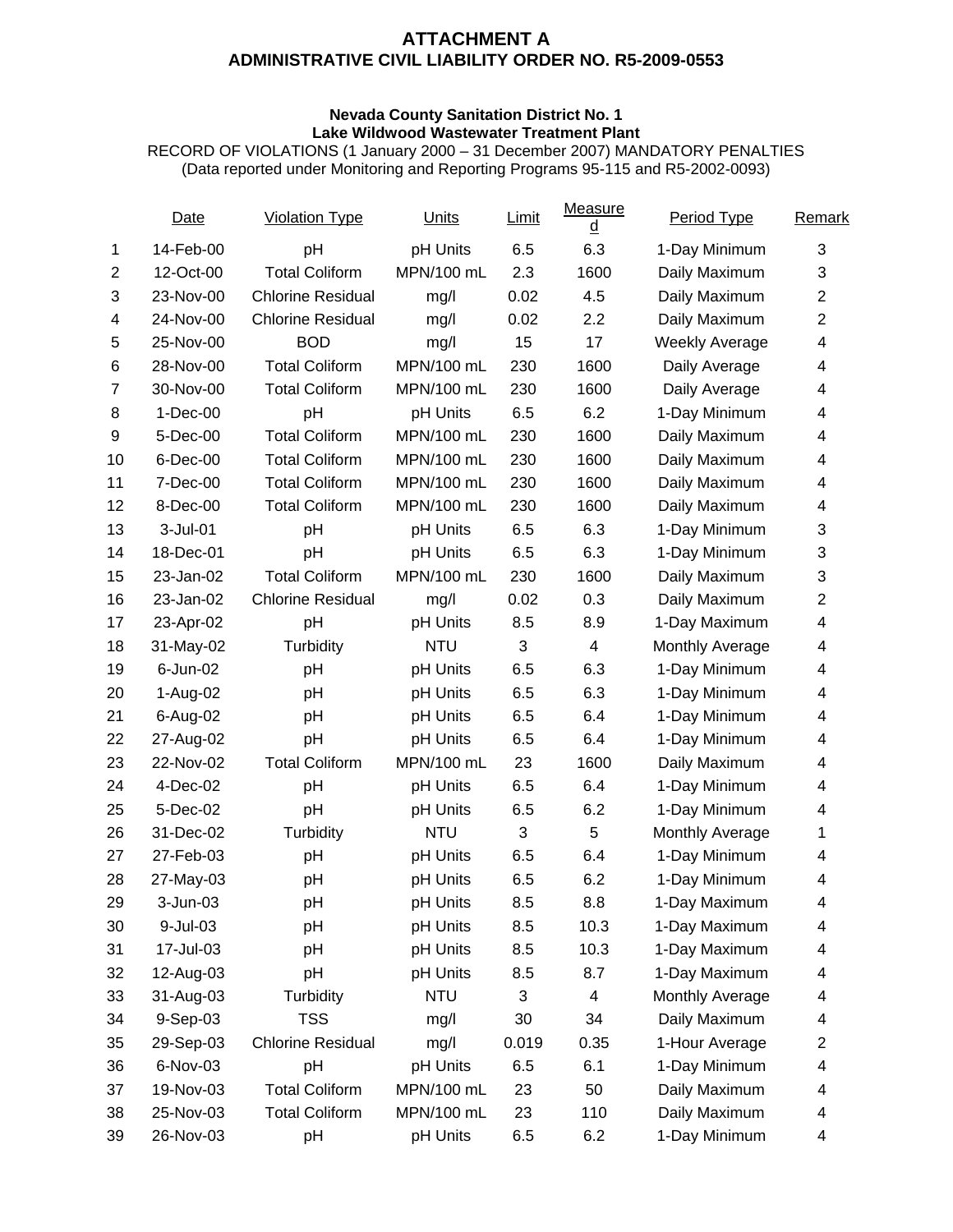|    | Date        | <b>Violation Type</b>    | <b>Units</b> | <b>Limit</b> | Measure<br>₫              | Period Type     | Remark         |
|----|-------------|--------------------------|--------------|--------------|---------------------------|-----------------|----------------|
| 40 | 26-Nov-03   | <b>Total Coliform</b>    | MPN/100 mL   | 23           | 220                       | Daily Maximum   | 4              |
| 41 | 30-Nov-03   | <b>Total Coliform</b>    | MPN/100 mL   | 2.2          | 4                         | Monthly Average | 4              |
| 42 | 31-Jan-04   | <b>Total Coliform</b>    | MPN/100 mL   | 2.2          | 4                         | Monthly Average | 4              |
| 43 | 29-Jun-04   | <b>Total Coliform</b>    | MPN/100 mL   | 23           | 30                        | Daily Maximum   | 3              |
| 44 | 30-Jun-04   | Turbidity                | <b>NTU</b>   | 3            | 5                         | Monthly Average | 1              |
| 45 | $6$ -Jul-04 | <b>Chlorine Residual</b> | mg/l         | 0.019        | 4                         | 1-Hour Average  | $\overline{2}$ |
| 46 | 31-Aug-04   | Turbidity                | <b>NTU</b>   | 3            | $\overline{7}$            | Monthly Average | 1              |
| 47 | 30-Sep-04   | Turbidity                | <b>NTU</b>   | 3            | 6                         | Monthly Average | 1              |
| 48 | 30-Nov-04   | <b>Total Coliform</b>    | MPN/100 mL   | 2.2          | 4                         | Monthly Average | 4              |
| 49 | 31-Dec-04   | <b>Total Coliform</b>    | MPN/100 mL   | 2.2          | 4                         | Monthly Average | 4              |
| 50 | 31-Dec-04   | Turbidity                | <b>NTU</b>   | 3            | 4                         | Monthly Average | 4              |
| 51 | $3-Jan-05$  | <b>Total Coliform</b>    | MPN/100 mL   | 23           | 170                       | Daily Maximum   | 4              |
| 52 | 4-Jan-05    | <b>Total Coliform</b>    | MPN/100 mL   | 23           | 50                        | Daily Maximum   | 4              |
| 53 | 5-Jan-05    | <b>Total Coliform</b>    | MPN/100 mL   | 23           | 50                        | Daily Maximum   | 4              |
| 54 | 31-Jan-05   | <b>Total Coliform</b>    | MPN/100 mL   | 2.2          | 4                         | Monthly Average | 4              |
| 55 | 30-Apr-05   | <b>Total Coliform</b>    | MPN/100 mL   | 2.2          | 4                         | Monthly Average | 4              |
| 56 | 31-May-05   | <b>Total Coliform</b>    | MPN/100 mL   | 2.2          | 4                         | Monthly Average | 4              |
| 57 | 30-Jun-05   | <b>Total Coliform</b>    | MPN/100 mL   | 2.2          | $\ensuremath{\mathsf{3}}$ | Monthly Average | 4              |
| 58 | 11-Jul-05   | <b>Chlorine Residual</b> | mg/l         | 0.019        | 5.5                       | 1-Hour Average  | $\overline{2}$ |
| 59 | 4-Aug-05    | pH                       | pH Units     | 8.5          | 8.9                       | 1-Day Maximum   | 4              |
| 60 | 22-Aug-05   | pH                       | pH Units     | 8.5          | 9.2                       | 1-Day Maximum   | 4              |
| 61 | 27-Oct-05   | pH                       | pH Units     | 8.5          | 11.6                      | 1-Day Maximum   | 4              |
| 62 | 31-Oct-05   | <b>Total Coliform</b>    | MPN/100 mL   | 2.2          | 4                         | Monthly Average | 4              |
| 63 | 5-Sep-06    | pH                       | pH Units     | 8.5          | 9.2                       | 1-Day Maximum   | 4              |
| 64 | 9-Sep-06    | pH                       | pH Units     | 8.5          | 9.2                       | 1-Day Maximum   | 4              |
| 65 | 10-Sep-06   | Turbidity                | <b>NTU</b>   | 5            | 13                        | Daily Maximum   | 1              |
| 66 | 27-Sep-06   | <b>Total Coliform</b>    | MPN/100 mL   | 2.2          | 4                         | 7-Day Median    | 3              |
| 67 | 7-Oct-06    | pH                       | pH Units     | 8.5          | 8.8                       | 1-Day Maximum   | 4              |
| 68 | 11-Oct-06   | рH                       | pH Units     | 8.5          | 8.7                       | 1-Day Maximum   | 4              |
| 69 | 11-Oct-06   | Turbidity                | <b>NTU</b>   | $\mathbf 5$  | 20                        | Daily Maximum   | 1              |
| 70 | 12-Oct-06   | pH                       | pH Units     | 8.5          | 9.2                       | 1-Day Maximum   | 4              |
| 71 | 12-Oct-06   | Turbidity                | <b>NTU</b>   | 5            | 20                        | Daily Maximum   | 1              |
| 72 | 26-Oct-06   | pH                       | pH Units     | 8.5          | 8.6                       | 1-Day Maximum   | 4              |
| 73 | 26-Oct-06   | <b>Total Coliform</b>    | MPN/100 mL   | 2.2          | 3                         | 7-Day Median    | 3              |
| 74 | 30-Oct-06   | <b>Total Coliform</b>    | MPN/100 mL   | 2.2          | 4                         | 7-Day Median    | 3              |
| 75 | 31-Oct-06   | <b>Total Coliform</b>    | MPN/100 mL   | 2.2          | 4                         | 7-Day Median    | 4              |
| 76 | 9-Nov-06    | pH                       | pH Units     | 6.5          | 0.9                       | 1-Day Minimum   | 4              |
| 77 | 15-Nov-06   | <b>Total Coliform</b>    | MPN/100 mL   | 2.2          | 8                         | 7-Day Median    | 4              |
| 78 | 20-Nov-06   | <b>Total Coliform</b>    | MPN/100 mL   | 2.2          | 4                         | 7-Day Median    | 4              |
| 79 | 21-Nov-06   | <b>Total Coliform</b>    | MPN/100 mL   | 2.2          | 4                         | 7-Day Median    | 4              |
| 80 | 27-Nov-06   | <b>Total Coliform</b>    | MPN/100 mL   | 2.2          | 8                         | 7-Day Median    | 4              |
| 81 | 28-Nov-06   | <b>Total Coliform</b>    | MPN/100 mL   | 2.2          | 8                         | 7-Day Median    | 4              |
| 82 | 29-Nov-06   | <b>Total Coliform</b>    | MPN/100 mL   | 2.2          | 7                         | 7-Day Median    | 4              |
| 83 | 13-Dec-06   | <b>Total Coliform</b>    | MPN/100 mL   | 2.2          | 9                         | 7-Day Median    | 4              |
|    |             |                          |              |              |                           |                 |                |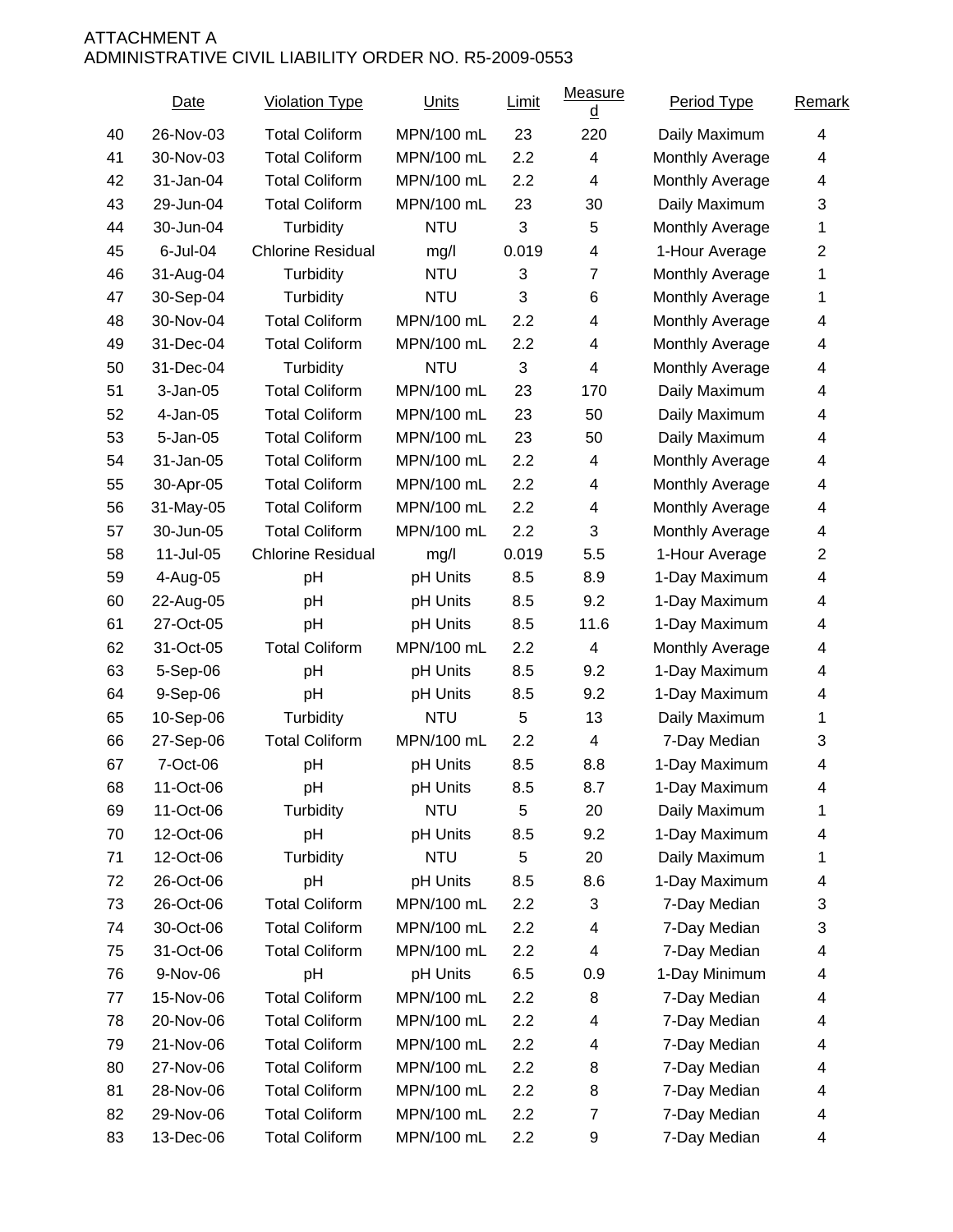|                        | Date      | <b>Violation Type</b> | Units      | Limit | Measure<br>₫            | Period Type     | Remark                   |
|------------------------|-----------|-----------------------|------------|-------|-------------------------|-----------------|--------------------------|
| 84                     | 18-Dec-06 | <b>Total Coliform</b> | MPN/100 mL | 2.2   | 9                       | 7-Day Median    | $\overline{\mathcal{A}}$ |
| 85                     | 19-Dec-06 | <b>Total Coliform</b> | MPN/100 mL | 2.2   | $\overline{\mathbf{4}}$ | 7-Day Median    | 4                        |
| 86                     | 20-Dec-06 | <b>Total Coliform</b> | MPN/100 mL | 2.2   | 9                       | 7-Day Median    | 4                        |
| 87                     | 22-Nov-06 | <b>Total Coliform</b> | MPN/100 mL | 2.2   | $\overline{7}$          | 7-Day Median    | 4                        |
| 88                     | 26-Dec-06 | <b>Total Coliform</b> | MPN/100 mL | 2.2   | $\overline{\mathbf{4}}$ | 7-Day Median    | 4                        |
| 89                     | 27-Dec-06 | <b>Total Coliform</b> | MPN/100 mL | 2.2   | 13                      | 7-Day Median    | 4                        |
| 90                     | 28-Dec-06 | <b>Total Coliform</b> | MPN/100 mL | 2.2   | 9                       | 7-Day Median    | $\overline{\mathcal{A}}$ |
| 91                     | 31-Dec-06 | pH                    | pH Units   | 8.5   | 11.1                    | 1-Day Maximum   | $\overline{\mathcal{A}}$ |
| 92                     | 17-Jan-07 | Turbidity             | <b>NTU</b> | 5     | 11                      | Daily Maximum   | 1                        |
| 93                     | 29-Jan-07 | <b>Total Coliform</b> | MPN/100 mL | 23    | 30                      | Daily Maximum   | 4                        |
| 94                     | 30-Jan-07 | <b>Total Coliform</b> | MPN/100 mL | 2.2   | 8.7                     | Monthly Average | 4                        |
| 95                     | 10-Feb-07 | Turbidity             | <b>NTU</b> | 5     | $6\phantom{1}$          | Daily Maximum   | 4                        |
| 96                     | 10-Feb-07 | Turbidity             | <b>NTU</b> | 10    | 20                      | Maximum         | 1                        |
| 97                     | 11-Feb-07 | Turbidity             | <b>NTU</b> | 5     | 17                      | Daily Maximum   | 1                        |
| 98                     | 21-Feb-07 | <b>Total Coliform</b> | MPN/100 mL | 23    | 130                     | Daily Maximum   | 4                        |
| 99<br>10               | 22-Feb-07 | Turbidity             | <b>NTU</b> | 5     | 23                      | Daily Maximum   | 1                        |
| 0<br>10                | 5-Mar-07  | <b>Total Coliform</b> | MPN/100 mL | 2.2   | 17                      | 7-Day Median    | 4                        |
| $\mathbf{1}$<br>10     | 6-Mar-07  | <b>Total Coliform</b> | MPN/100 mL | 2.2   | 11                      | 7-Day Median    | 4                        |
| $\overline{2}$<br>10   | 7-Mar-07  | <b>Total Coliform</b> | MPN/100 mL | 2.2   | 13                      | 7-Day Median    | $\overline{\mathcal{A}}$ |
| 3<br>10                | 12-Mar-07 | <b>Total Coliform</b> | MPN/100 mL | 2.2   | $\boldsymbol{9}$        | 7-Day Median    | 4                        |
| 4                      | 13-Mar-07 | <b>Total Coliform</b> | MPN/100 mL | 2.2   | 9                       | 7-Day Median    | 4                        |
| 10<br>5<br>10          | 14-Mar-07 | <b>Total Coliform</b> | MPN/100 mL | 2.2   | 9                       | 7-Day Median    | 4                        |
| 6<br>10                | 19-Mar-07 | <b>Total Coliform</b> | MPN/100 mL | 2.2   | 4                       | 7-Day Median    | 4                        |
| $\overline{7}$<br>10   | 20-Mar-07 | <b>Total Coliform</b> | MPN/100 mL | 2.2   | 9                       | 7-Day Median    | 4                        |
| 8<br>10                | 21-Mar-07 | <b>Total Coliform</b> | MPN/100 mL | 2.2   | $\overline{\mathbf{4}}$ | 7-Day Median    | 4                        |
| $\boldsymbol{9}$<br>11 | 28-Mar-07 | <b>Total Coliform</b> | MPN/100 mL | 23    | 130                     | Daily Maximum   | 4                        |
| 0                      | 24-Apr-07 | Turbidity             | <b>NTU</b> | 5     | 12                      | Daily Maximum   | 1                        |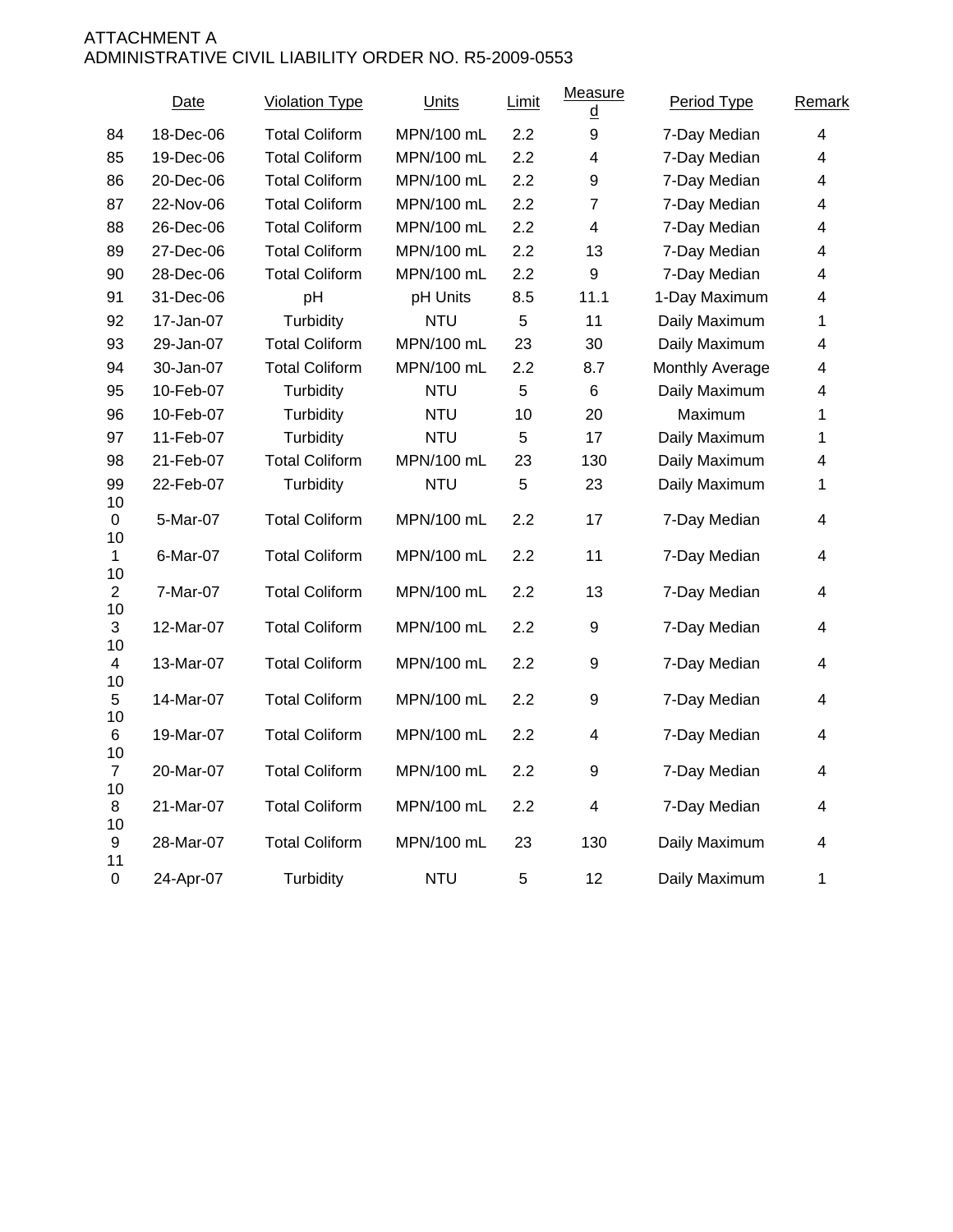#### Remarks:

- 1. Serious Violation: For Group 1 pollutants that exceed the effluent limitation by 40 percent or more.
- 2. Serious Violation: For Group 2 pollutants that exceed the effluent limitation by 20 percent or more.
- 3. Non-serious violations falls within the first three violations in a six-month period, thus is exempt.
- 4. Non-serious violation subject to mandatory penalties.

| <b>VIOLATIONS AS OF:</b>                 | 12/31/2007 |
|------------------------------------------|------------|
| Group 1 Serious Violations:              | 12         |
| Group 2 Serious Violations:              | 6          |
| Non-Serious Exempt from MPs:             | 9          |
| Non-serious Violations Subject to MPs:   | 83         |
| <b>Total Violations Subject to MMPs:</b> | 101        |

**Mandatory Minimum Penalty = (18 Serious Violations + 83 Non-Serious Violations) x \$3,000 = \$303,000**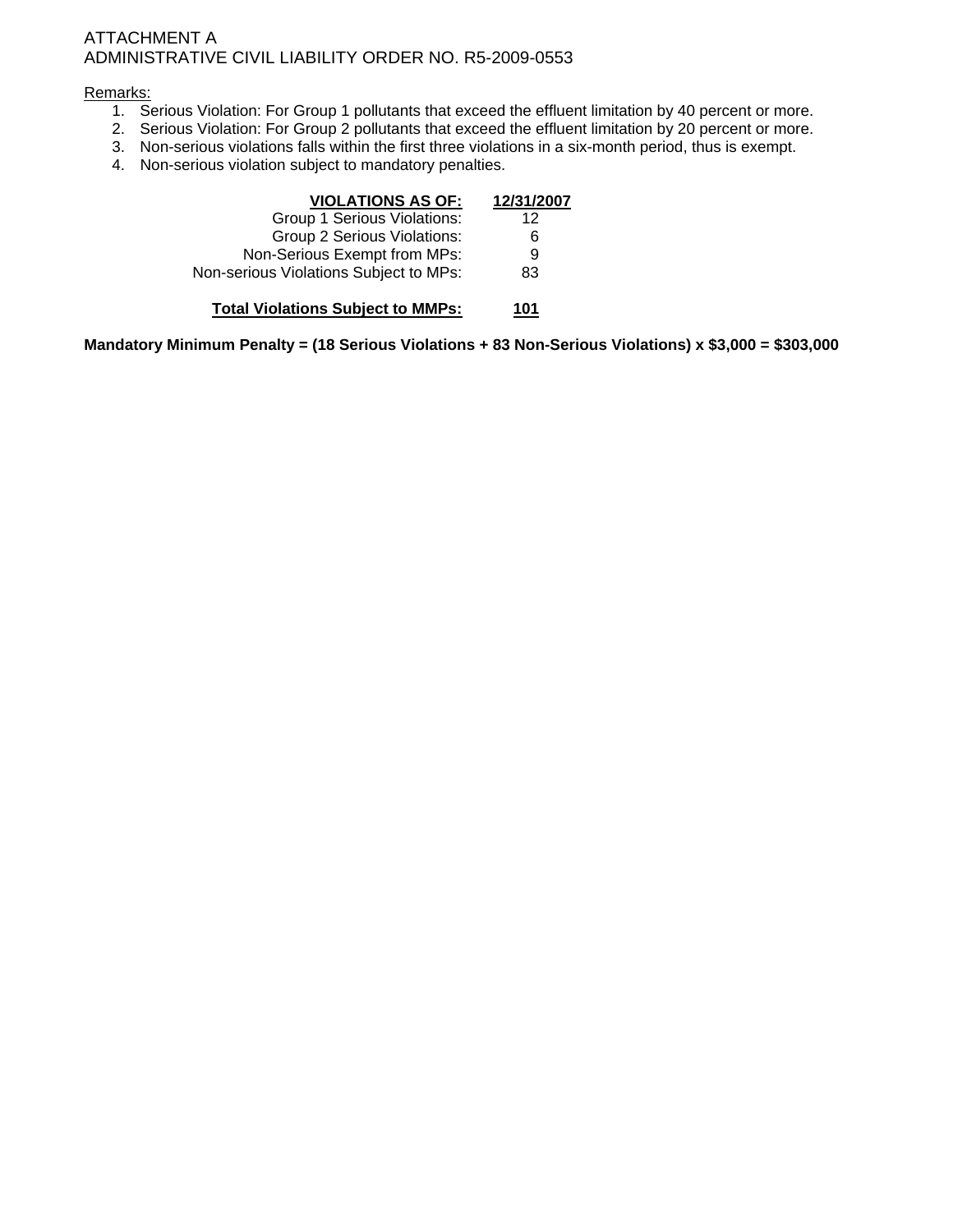# **Attachment B Administrative Civil Liability Order No. R5-2009-0553**

# **Proposed SEP Project Description**

**Project Title:** Gravel Augmentation Restoration on Lower Deer Creek

# **Geographic area of interest:** Deer Creek

**Name of responsible entity:** Nevada County Sanitation District No. 1, supported by Friends of Deer Creek

**Estimated cost for project completion:** \$56,650, which includes a 10% contingency.

# **Contact Information:**

Gordon Plantenga **Gordon Plantenga** Joanne Hild Nevada County Sanitation District No. 1 Friends of Deer Creek 950 Maidu Ave, Suite 290 132 Main St. Nevada City, CA 95959 Nevada City, CA 95959 (530) 265-7103 (530) 265-6090

# **Brief description of the project:**

The Nevada County Sanitation District No. 1 (Discharger) and Friends of Deer Creek will work together to develop a gravel augmentation restoration project/study on lower Deer Creek. This project would provide critical habitat for aquatic organisms including benthic macroinvertebrates, frogs, fish, and possibly salmon. The lower reach of Deer Creek below the falls and upstream of the Yuba River has the potential of a spawning area for salmon. Currently, there is not sufficient spawning area available, due to a lack of suitable gravel beds. Spawning occurs in beds with gravel of a size that fish can excavate. Optimum beds have been reported as a mixture of gravel, rubble (mean diameter of 1-4 cm), and less than 25% fines. This project will develop and enhance the gravel beds in several locations to provide a suitable spawning habitat for salmon and other aquatic organisms. The project will build on the August 2008 geomorphology survey of Lower Deer Creek, Squirrel Creek, and Upper Deer Creek conducted by the Friends of Deer Creek.

# **Water body, beneficial use and/or pollutant addressed by this project:**

The gravel restoration project will take place in Deer Creek, which is the same water body that the Lake Wildwood Wastewater Treatment Plant discharges into. The project will enhance the beneficial use of "spawning, reproduction, and/or early development of aquatic organisms".

# **Project schedule, budget, and deliverables:**

The Discharger will be responsible for providing all deliverables described below for each phase of the project.

1. Formal Agreement. The Discharger will submit a formal agreement with Friends of Deer Creek. The agreement will document that Friends of Deer Creek will complete the project as described herein, that any SEP funds received from the Discharger will be spent in accordance with the terms of the ACL Order, and that Friends of Deer